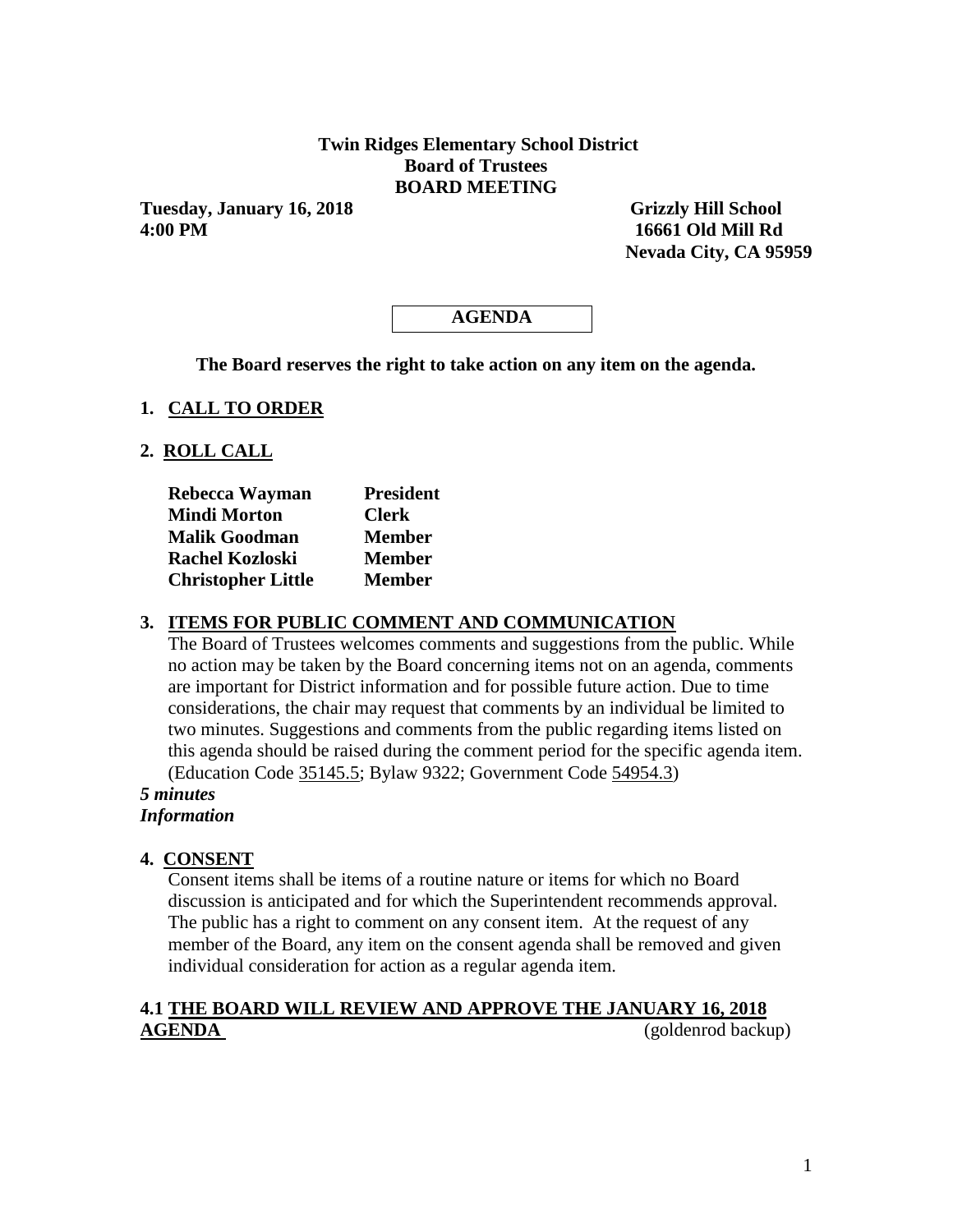## **4.2 THE BOARD WILL REVIEW AND APPROVE THE MINUTES OF DECEMBER 12, 2017** (grey backup)

#### **4.3 APPROVE WARRANTS**

(green backup)

#### **4.4 REVIEW SECOND QUARTER REPORT OF WILLIAMS UNIFORM COMPLAINT SUMMARY**

There were no complaints. (salmon backup)

## **5. AUDITOR PRESENTATION AND BOARD ACCEPTANCE OF THE 2016- 2017 ANNUAL FINANCIAL REPORT**

*15 minutes*

*Information/action* (white backup)

#### **6. TEACHERS REPORT**

*5 minutes Information*

a. Washington School Enrollment

| _______                                     | _______   | .<br>____ | ___ |  |   |  |                            |
|---------------------------------------------|-----------|-----------|-----|--|---|--|----------------------------|
| Grade                                       | $-$<br>TZ |           |     |  |   |  | <b>CONTRACTOR</b><br>`otal |
| $^{\circ}$ tudents $\overline{\phantom{a}}$ |           |           |     |  | - |  |                            |

#### b. Grizzly Hill School Enrollment

| Grade           | $J{\rm K}{\prime}$<br>,,,,,<br>n |   |     |  |  | $\bullet$ | m<br>otal   |
|-----------------|----------------------------------|---|-----|--|--|-----------|-------------|
| <b>Students</b> | V/                               | ◡ | . . |  |  |           | ⌒<br>∼<br>ັ |

*4 minutes Information*

#### **7. STUDENT FIELD TRIPS**

*15 minutes Discussion/action*

**8. LCAP UPDATE**

*5 minutes Information*

#### **9. RAY MORGAN CONTRACT**

*5 minutes Discussion/action*

#### **10. PUBLIC COMMENT**

At this time, we open the meeting for any public comments regarding the following Closed Session item.

# **11. ADJOURN TO CLOSED SESSION**